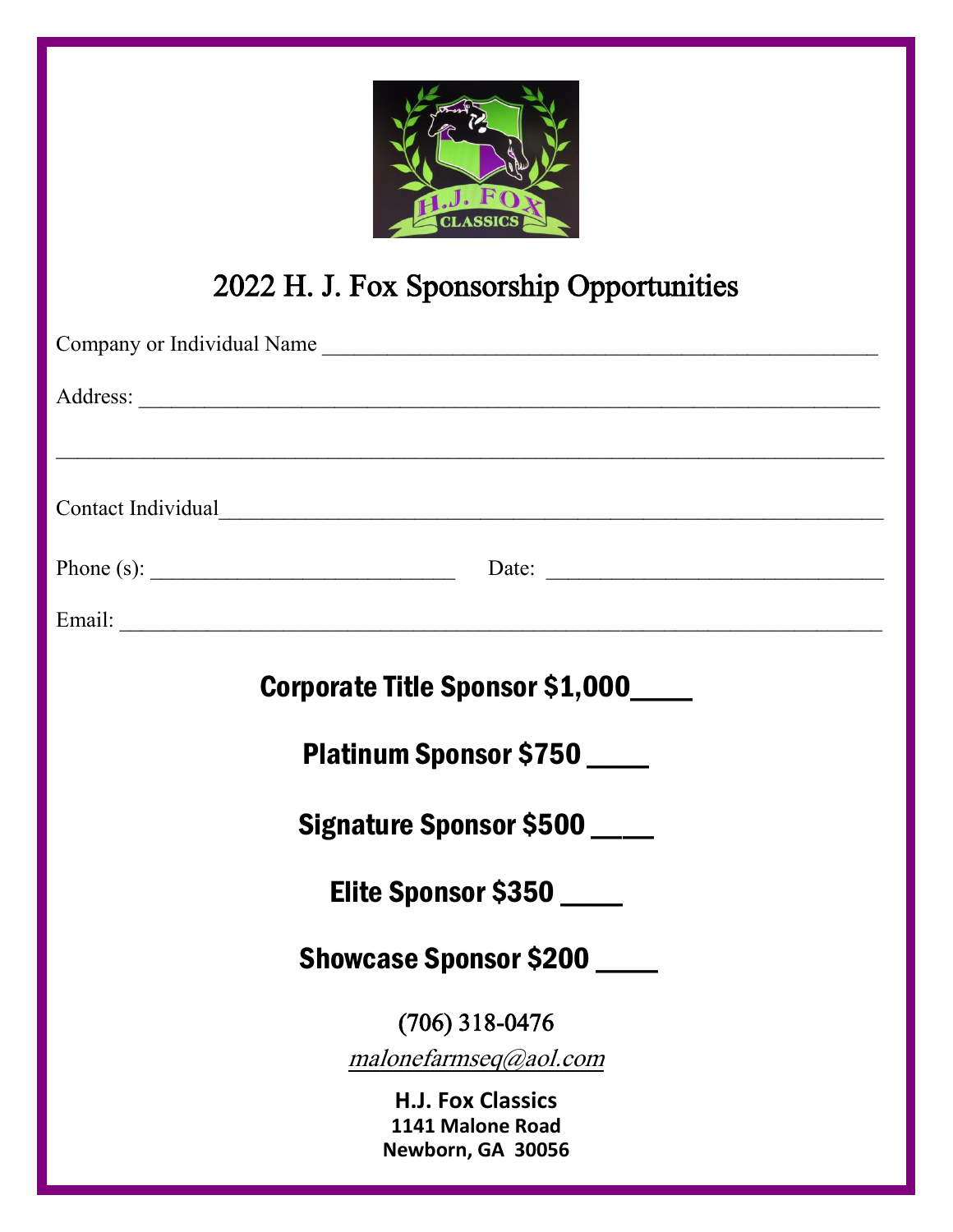#### ALL SPONSORSHIPS INCLUDE THE 6 H. J. FOX WEEKEND SHOWS IN ADDITION TO THE 2 SOUTHERN FOX USEF SHOWS IN 2021.

# Corporate Title Sponsorship - \$1,000

- Corporate Logo Jump at all 2022 Fox Shows! \*\*
	- VIP Seating at Fox Finals Dinner Gala
		- Vendor Booth at all Fox shows
- Special class or division of your choice incorporating name into title.
	- Announcements to be made at all 2022 shows recognizing sponsors.
		- Sponsor Recognition in 2022 Prize Lists with logo & web link  $*$ 
			- Promotional logo & web link on Fox Website\*
		- Press Release Announcing Sponsorship on Website & Facebook • Full Page ad in Fox Prize Lists\*
		- 2 Adult Tickets to Annual Fox Awards Banquet w/VIP Seating
			- Full Page Ad in Fox Banquet Program \*
			- Banner displayed at all 2022 Fox shows  $*$
		- Awards Presentation & Official Photos at Fox Finals in October

## Platinum Sponsor - \$750

- VIP Seating at Fox Finals Horse Show Dinner Gala
	- Vendor Booth at all Fox shows
- Special class or division of your choice incorporating name into title.
	- Announcements to be made at all 2022 shows recognizing sponsors.
		- Sponsor Recognition in 2022 Prize Lists with logo & web link  $*$ 
			- Promotional logo & web link on Fox Website \*
		- Press Release Announcing Sponsorship on Website & Facebook
			- Full Page ad in Fox Prize Lists\*
			- 2 Adult Tickets to Annual Fox Awards Banquet
				- Full Page Ad in Fox Banquet Program  $*$
				- Banner displayed at all 2022 Fox shows  $*$
		- Awards Presentation & Official Photos at Fox Finals in October

\*\* Sponsor jumps may be handled in several ways – please email Vickie if interested. 2021 Corporate Title Sponsors are entitled to a credit if their jump was not completed in 2021. [\(malonefarmseq@aol.com\)](mailto:malonefarmseq@aol.com)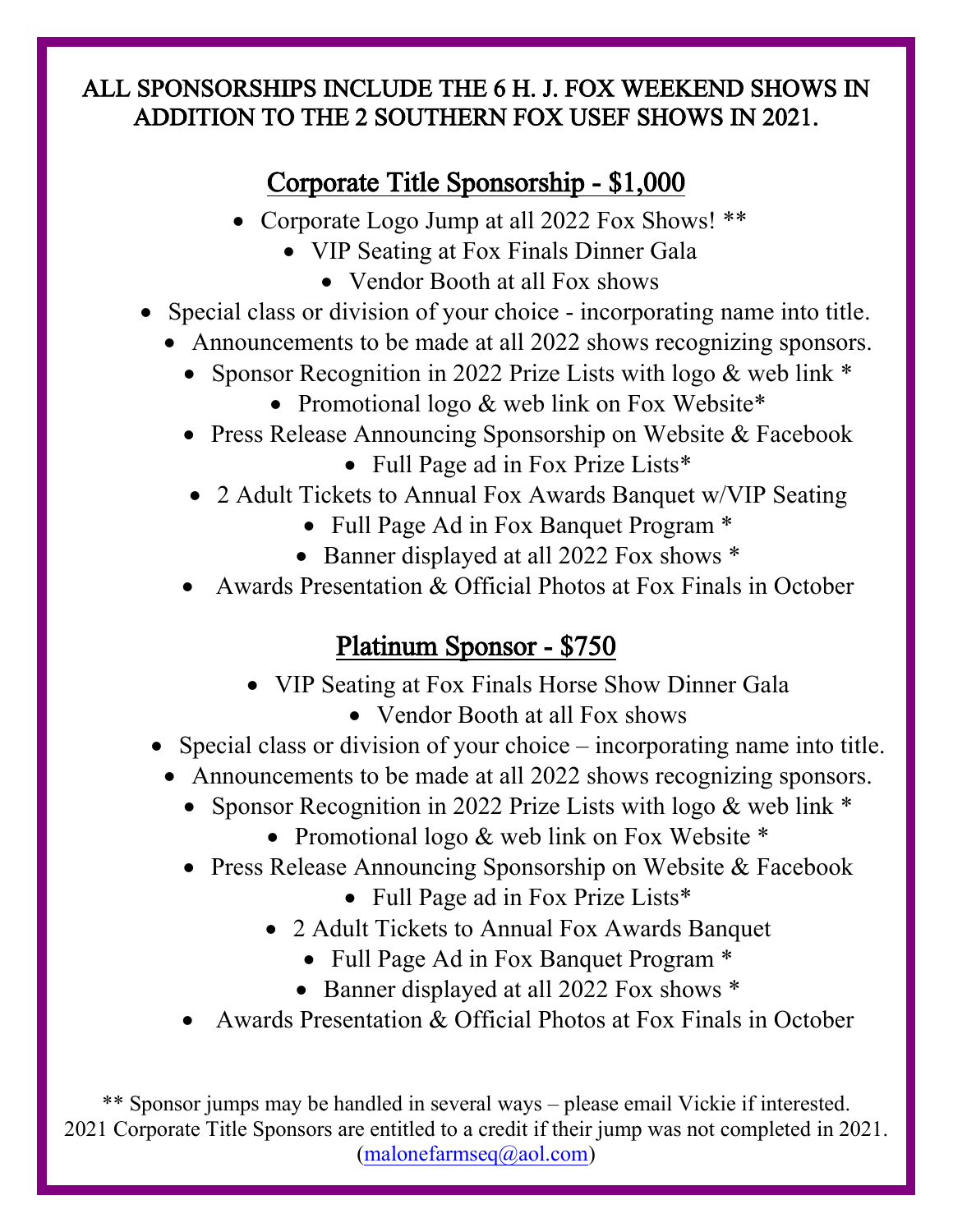## Signature Sponsor - \$500

- Special class or division of your choice incorporating name into title.
	- Announcements made at all 2022 shows recognizing sponsors.
	- Sponsor Recognition in 2022 Prize Lists with logo & web link\*
		- Promotional logo & web link on Fox Website\*
	- Press Release Announcing Sponsorship on Website & Facebook
		- Full Page ad in Fox Prize List.\*
		- 2 Adult Tickets to Annual Fox Awards Banquet
			- Full Page Ad in Fox Banquet Program\*
			- Banner displayed at all 2022 Fox shows\*
	- Awards Presentation & Official Photos at Fox Finals in October

#### Elite Sponsor - \$350

- Special class or division of your choice incorporating name into title.
	- Announcements made at all 2022 shows recognizing sponsors.
	- Sponsor Recognition in all 2022 Prize Lists with logo & web link  $*$ 
		- Promotional logo & web link listed on Fox Website \*
		- Press Release Announcing Sponsorship on Website & Facebook
			- Banner displayed at all 2022 Fox shows  $*$
		- Awards Presentation & Official Photos at Fox Finals in October

#### Showcase Sponsor - \$200

- Special class or division of your choice incorporating name into title.
	- Sponsor Recognition in all 2022 Prize Lists with logo & web link  $*$ 
		- Announcements made at all 2022 shows recognizing sponsors.
			- Promotional logo & web link listed on Fox Website. \*
			- Promotional logo & web link included in all prize lists. \*
				- Banner displayed at all 2022 Fox shows.  $*$

\*Sponsors provide logo, web link, ad, & banner. Banners will be hung at each show, & then stored between shows by Show Management.